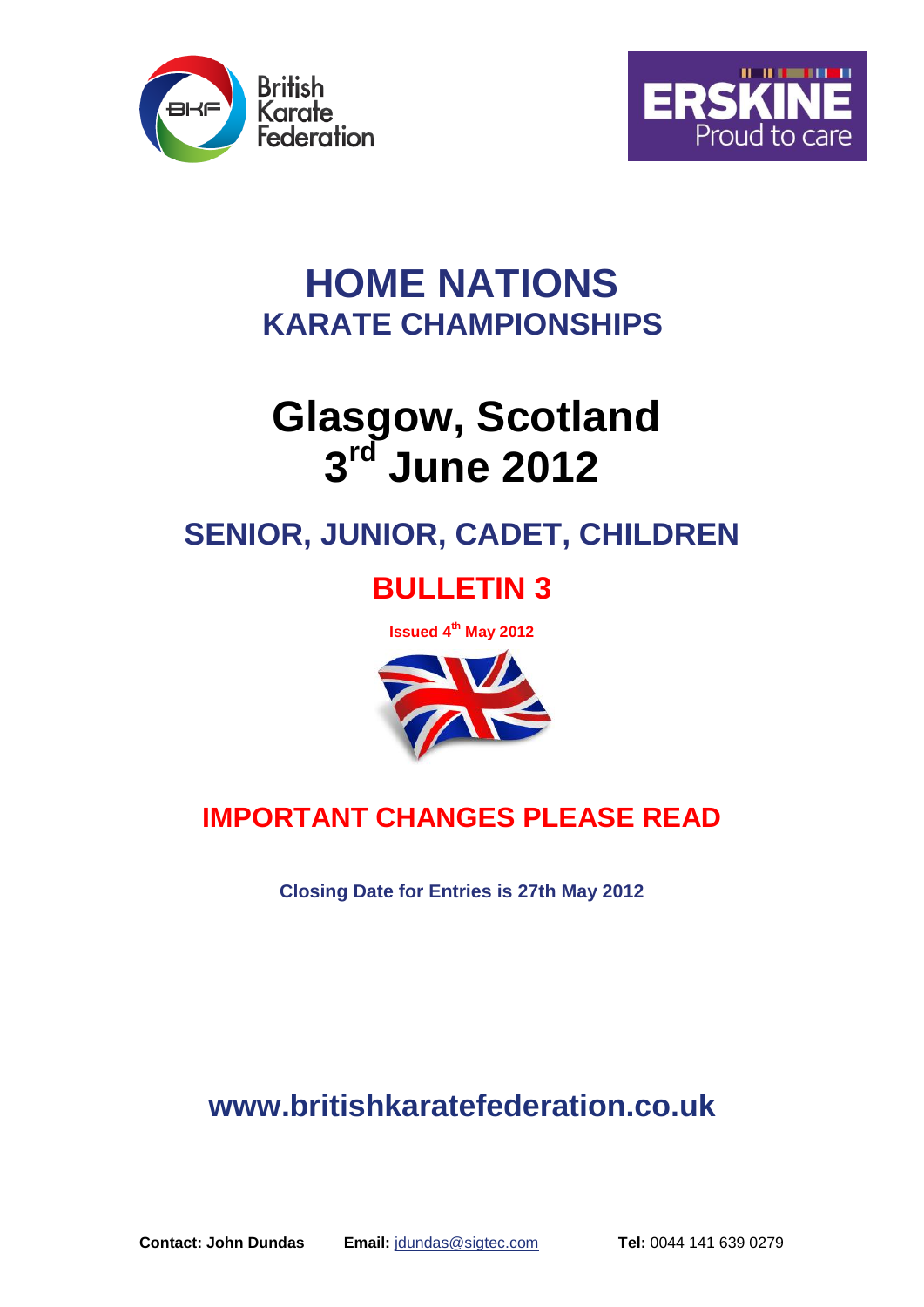





Dear Friends,

May I take this opportunity to welcome you to British Home Nations Championships and to the host City of Glasgow.

This year we welcome "Sports Data" as a sponsor of our event. This will allow ease of registration with a simple online process which is now being used at major championships throughout the world.

I look forward to seeing you all in Glasgow, in the meantime I would encourage you all to visit [www.seeglasgow.com.](http://www.seeglasgow.com/)

This year the BKF have adopted "Erskine" which is an organisation who provide care to ex-service personnel www.erskine.org.uk

We also have the pleasure in expanding our "Disability Kata" section with a new section for Karate Wheelchair users.

Another major change to the event is that we will no longer be charging an admission fee for spectators. Each competitor entered will be entitled to two tickets which will be issued to their club one week prior to the competition. See further information in the bulletin.

If you require any further information or assistance then please contact [jdundas@sigtec.com](mailto:jdundas@sigtec.com)

Thank you

Terry Connell President: British Karate Federation

**Revision list Bulletin 2 - Addition of Wheelchair Kata Bulletin 2 - Change of price for individual entry Bulletin 2 - Change of spectator entry Bulletin 3 – Addition of Veterans Male and Female Kumite**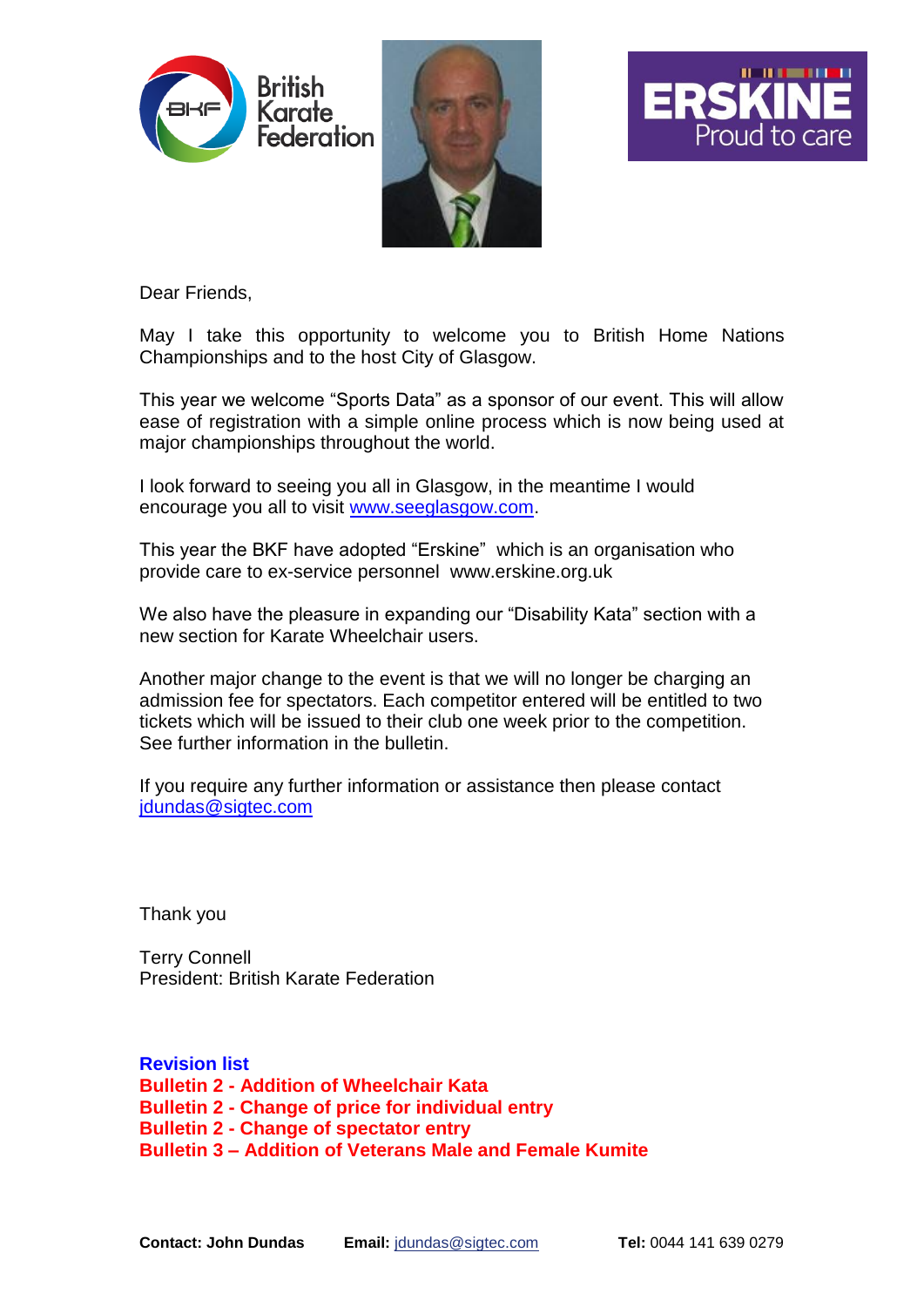



## **Sunday 3 rd June 2012**

## **Kata – All Ages**

## **Start times are approx. Be there in plenty of time. Full schedule will be published online prior to the event**

| <b>DISABILITY KATA</b><br>Registration 8.15am Start: 8.30am       |       |  |  |
|-------------------------------------------------------------------|-------|--|--|
| Category                                                          | Code  |  |  |
| Disability Kata Able Bodied – Male and Female All Grades All Ages | KA100 |  |  |
| Disability Kata Wheelchair - Male and female All Grades All Ages  |       |  |  |

| <b>KATA TEAM PAIRS MIXED UNDER 14yrs</b><br>Registration 8.15am Start: 8.30am |                  |  |                              |                  |  |
|-------------------------------------------------------------------------------|------------------|--|------------------------------|------------------|--|
| Category                                                                      | Code             |  | Category                     | Code             |  |
| Mixed Pairs Team Kata 7 - 10yrs                                               | KAT <sub>1</sub> |  | Mixed Pair Team Kata 11 - 13 | KAT <sub>2</sub> |  |

| <b>VETERANS KATA</b>                                          |      |  |  |  |  |
|---------------------------------------------------------------|------|--|--|--|--|
| Registration 8.15am Start: 8.30am                             |      |  |  |  |  |
| Category                                                      | Code |  |  |  |  |
| Veterans Kata – Male and Female All Grades 35 years and older | KA99 |  |  |  |  |

| KATA 7 - 13 YEARS INCLUSIVE<br><b>Start: 8.30am</b><br><b>Registration 8.15am</b> |                 |  |                    |                 |  |  |
|-----------------------------------------------------------------------------------|-----------------|--|--------------------|-----------------|--|--|
| Category                                                                          | Code            |  | Category           | Code            |  |  |
| Girls Kata 7-9yrs                                                                 | KA <sub>1</sub> |  | Boys Kata 7-9yrs   | KA <sub>2</sub> |  |  |
| Girls Kata 10-11yrs                                                               | KA3             |  | Boys Kata 10-11yrs | KA4             |  |  |
| Girls Kata 12-13yrs                                                               | KA <sub>5</sub> |  | Boys Kata 12-13yrs | KA <sub>6</sub> |  |  |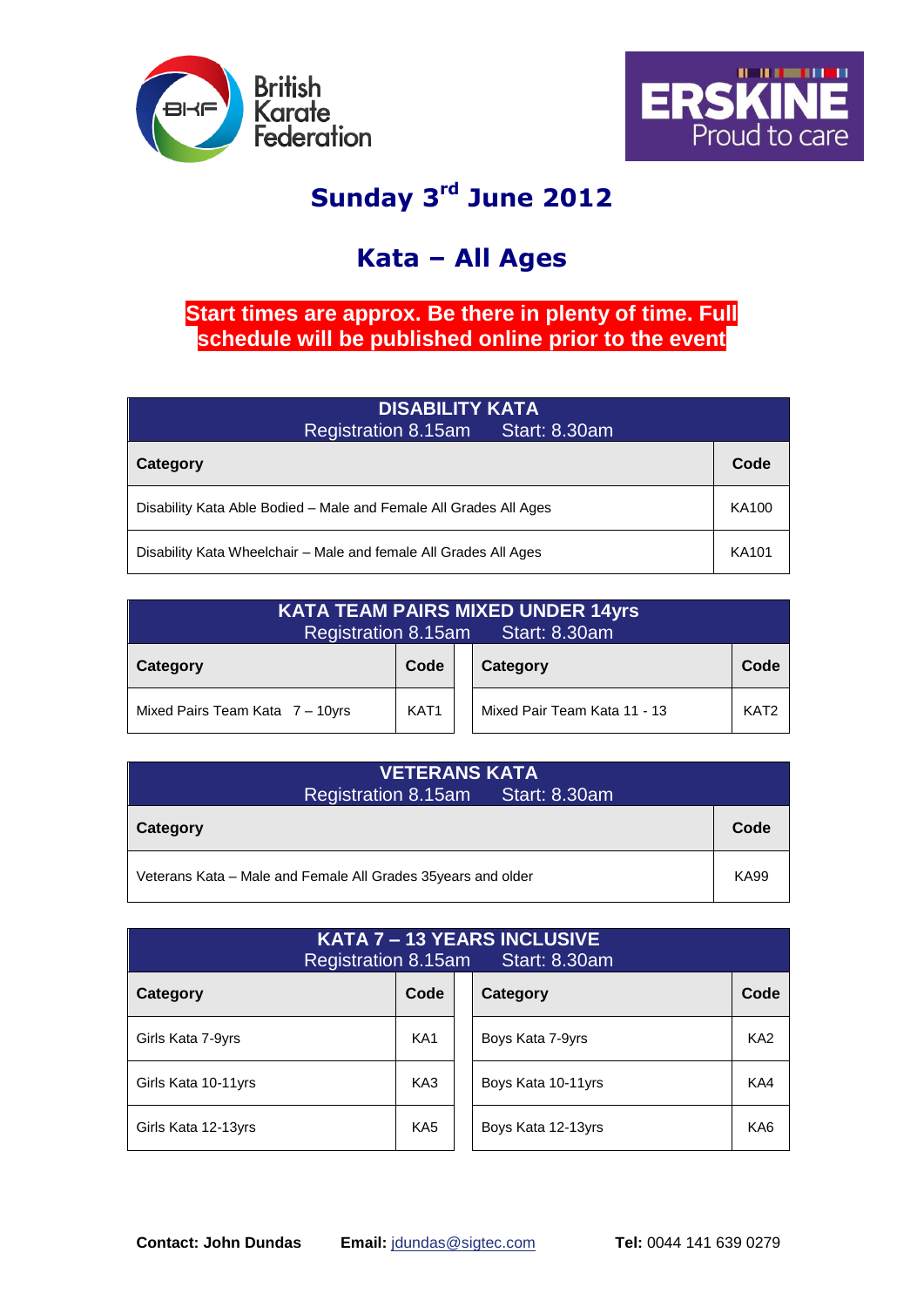



| KATA Cadets 14 - 15 YEARS<br><b>Start: 8.30am</b><br>Registration 8.15am |      |  |                          |      |  |  |
|--------------------------------------------------------------------------|------|--|--------------------------|------|--|--|
| Category                                                                 | Code |  | Category                 | Code |  |  |
| Female Cadet Kata 14-15yrs                                               | KA7  |  | Male Cadet Kata 14-15yrs | KA8  |  |  |

| <b>KATA JUNIORS 16/17 YEARS</b><br><b>Start: 8.30am</b><br><b>Registration 8.15am</b> |      |  |                           |             |  |  |
|---------------------------------------------------------------------------------------|------|--|---------------------------|-------------|--|--|
| Category                                                                              | Code |  | Category                  | Code        |  |  |
| Female Junior Kata 16-17yrs                                                           | KA9  |  | Male Junior Kata 16-17yrs | <b>KA10</b> |  |  |

| <b>KATA SENIORS 16YRS PLUS.</b><br>Registration 8.15am<br><b>Start: 8.30am</b> |             |  |                                                     |             |  |
|--------------------------------------------------------------------------------|-------------|--|-----------------------------------------------------|-------------|--|
| Category                                                                       | Code        |  | Category                                            | Code        |  |
| Female Seniors Kata<br>(Please note 16yrs + eligible)                          | <b>KA11</b> |  | Male Seniors Kata<br>(Please note 16yrs + eligible) | <b>KA12</b> |  |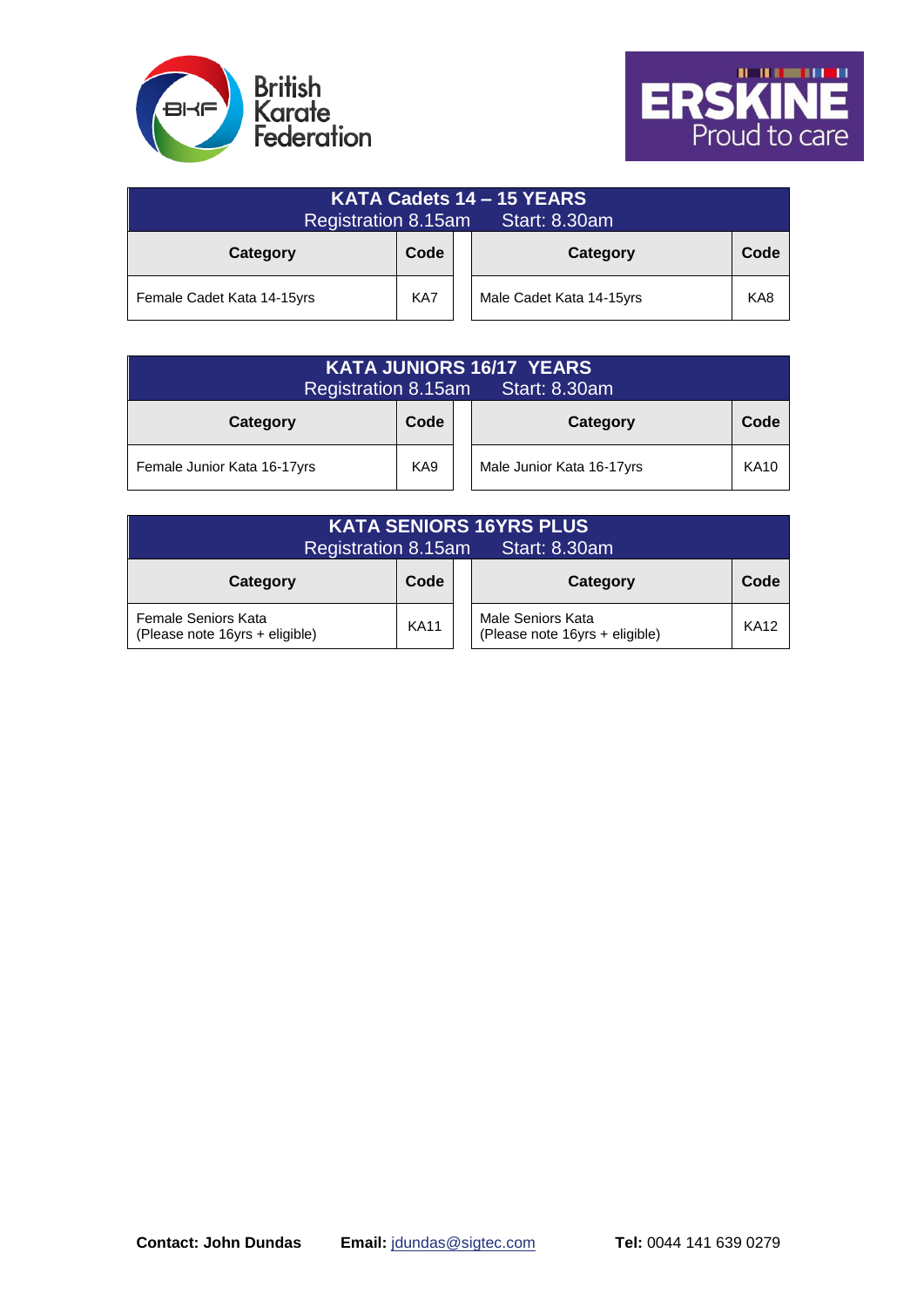



| <b>KUMITE INDIVIDUAL WEIGHT 7 - 9 YEARS INCLUSIVE</b><br>Registration/Weigh In: Start: tbc |             |  |                                |             |  |
|--------------------------------------------------------------------------------------------|-------------|--|--------------------------------|-------------|--|
| Category                                                                                   | Code        |  | Category                       | Code        |  |
| Girls Kumite 7-9yrs<br>- 25kgs                                                             | <b>KU40</b> |  | Boys Kumite 7-9yrs<br>- 33kgs  | <b>KU42</b> |  |
| Girls Kumite 7-9yrs<br>$+25$ kgs                                                           | KU41        |  | Boys Kumite 7-9yrs<br>$+33kgs$ | <b>KU43</b> |  |

| <b>KUMITE INDIVIDUAL WEIGHT 10 - 11 YEARS INCLUSIVE</b><br>Registration/Weigh In: Start: tbc |             |  |                                   |             |  |
|----------------------------------------------------------------------------------------------|-------------|--|-----------------------------------|-------------|--|
| Category                                                                                     | Code        |  | Category                          | Code        |  |
| Girls Kumite 10-11yrs<br>- 35kgs                                                             | <b>KU44</b> |  | Boys Kumite 10-11yrs<br>- 45kgs   | KU46        |  |
| Girls Kumite 10-11yrs<br>$+35$ kgs                                                           | <b>KU45</b> |  | Boys Kumite 10-11yrs<br>$+45$ kgs | <b>KU47</b> |  |

#### **KUMITE INDIVIDUAL WEIGHT 12 – 13 YEARS INCLUSIVE**  Registration/Weigh In: Start: tbc

| ີ<br>Category                    | Code        | ີ | Category                        | Code        |
|----------------------------------|-------------|---|---------------------------------|-------------|
| Girls Kumite 12-13yrs<br>- 45kgs | <b>KU48</b> |   | Boys Kumite 12-13yrs<br>-45kgs  | <b>KU50</b> |
| Girls Kumite 12-13yrs<br>+ 45kgs | <b>KU49</b> |   | Boys Kumite 12-13yrs<br>+ 45kgs | <b>KU51</b> |

| <b>KUMITE TEAM 7-9 &amp; 10-13 YEARS INCLUSIVE</b><br>Registration: Start: tbc |                 |  |                                 |                 |  |
|--------------------------------------------------------------------------------|-----------------|--|---------------------------------|-----------------|--|
| Category                                                                       | Code            |  | Category                        | Code            |  |
| Girls Team Kumite $(3)$ 7 – 9yrs                                               | KT <sub>1</sub> |  | Boys Team Kumite $(3)$ 7 – 9yrs | KT <sub>2</sub> |  |
| Girls Team Kumite $(3)$ 10 - 13yrs                                             | KT <sub>3</sub> |  | Boys Team Kumite (3) 10 - 13yrs | KT4             |  |

### **KUMITE OPEN WEIGHT EVENTS 7-9, 10-11, 12-13 YEARS INCLUSIVE**  Registration/Weigh In: Start: tbc

| Category                         | Code        | Category                     | Code        |
|----------------------------------|-------------|------------------------------|-------------|
| Girls Kumite Open<br>$7 - 9$ vrs | <b>KU52</b> | Boys Kumite Open 7 – 9yrs    | <b>KU55</b> |
| Girls Kumite Open 10 - 11 yrs    | <b>KU53</b> | Boys Kumite Open 10 - 11 yrs | KU56        |
| Girls Kumite Open 12 - 13yrs     | <b>KU54</b> | Boys Kumite Open 12 - 13yrs  | <b>KU57</b> |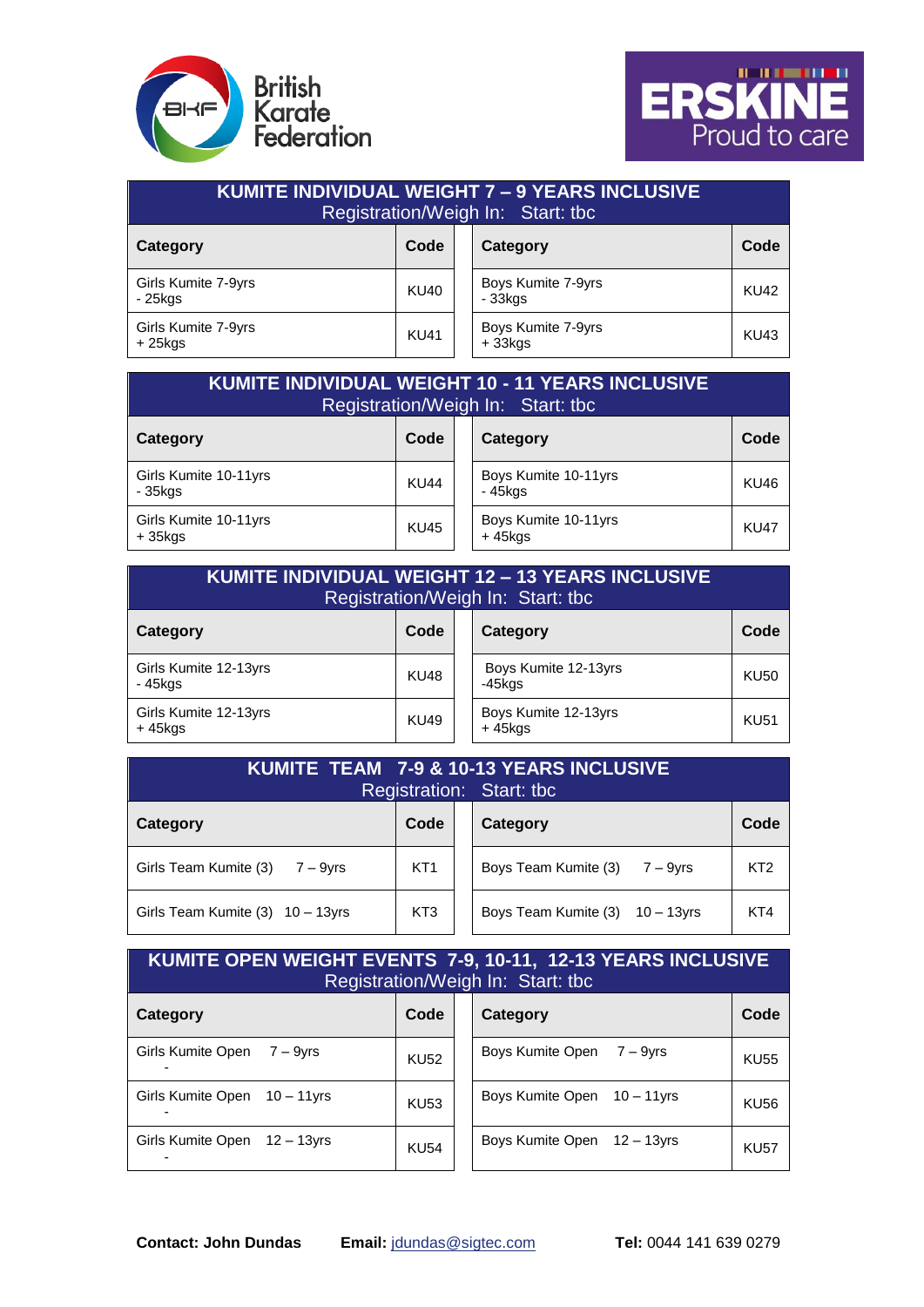



| <b>CADET KUMITE 14 &amp; 15 YEARS</b><br>Registration: Start: tbc |                 |                                         |                 |  |  |  |  |  |
|-------------------------------------------------------------------|-----------------|-----------------------------------------|-----------------|--|--|--|--|--|
| <b>Category Female Cadet</b>                                      | Code            | <b>Category Male Cadet</b>              | Cod<br>e        |  |  |  |  |  |
| Female Cadet Kumite 14-15yrs<br>$-47$ kgs                         | KU <sub>1</sub> | Male Cadet Kumite 14-15yrs<br>- 52kgs   | KU4             |  |  |  |  |  |
| Female Cadet Kumite 14-15yrs<br>- 54kgs                           | KU <sub>2</sub> | Male Cadet Kumite 14-15yrs<br>- 57kgs   | KU <sub>5</sub> |  |  |  |  |  |
| Female Cadet Kumite 14-15yrs<br>+ 54 kgs                          | KU <sub>3</sub> | Male Cadet Kumite 14-15yrs<br>- 63kgs   | KU <sub>6</sub> |  |  |  |  |  |
|                                                                   |                 | Male Cadet Kumite 14-15yrs<br>$-70$ kgs | KU7             |  |  |  |  |  |
|                                                                   |                 | Male Cadet Kumite 14-15yrs<br>+70kgs    | KU8             |  |  |  |  |  |

| <b>CADET KUMITE OPEN 14 - 15 YEARS.</b><br>Registration: Start: tbc        |                 |  |                                    |             |  |  |  |
|----------------------------------------------------------------------------|-----------------|--|------------------------------------|-------------|--|--|--|
| <b>Category Female Cadet</b><br><b>Category Male Cadet</b><br>Code<br>Code |                 |  |                                    |             |  |  |  |
| Female Cadet Kumite 14-15yrs<br>Open                                       | KU <sub>9</sub> |  | Male Cadet Kumite 14-15yrs<br>Open | <b>KU10</b> |  |  |  |

| <b>JUNIOR KUMITE (16/17yrs)</b><br><b>Registration: Start: tbc</b> |             |                                                         |  |  |  |  |  |
|--------------------------------------------------------------------|-------------|---------------------------------------------------------|--|--|--|--|--|
| <b>Category Female Junior</b>                                      | Code        | <b>Category Male Junior</b><br>Code                     |  |  |  |  |  |
| Female Junior Kumite 16-17yrs<br>- 48kgs                           | <b>KU11</b> | Male Junior Kumite 16-17yrs<br><b>KU15</b><br>- 55kgs   |  |  |  |  |  |
| Female Junior Kumite 16-17yrs<br>- 53kgs                           | <b>KU12</b> | Male Junior Kumite 16-17yrs<br><b>KU16</b><br>$-61$ kgs |  |  |  |  |  |
| Female Junior Kumite 16-17yrs<br>- 59kgs                           | <b>KU13</b> | Male Junior 16-17yrs<br><b>KU17</b><br>$-68$ kgs        |  |  |  |  |  |
| Female Junior Kumite 16-17yrs<br>$+59$ kgs                         | <b>KU14</b> | Male Junior Kumite16-17yrs<br><b>KU18</b><br>- 76kgs    |  |  |  |  |  |
|                                                                    |             | Male Junior Kumite 16-17yrs<br><b>KU19</b><br>+76kgs    |  |  |  |  |  |

| <b>JUNIOR KUMITE OPEN (16/17yrs)</b> Registration: Start: tbc |                  |  |                                     |             |  |  |  |
|---------------------------------------------------------------|------------------|--|-------------------------------------|-------------|--|--|--|
| <b>Category Female Junior</b>                                 | Code             |  | <b>Category Male Junior</b>         | Code        |  |  |  |
| Female Junior Kumite 16-17yrs<br>Open                         | KU <sub>20</sub> |  | Male Junior Kumite 16-17yrs<br>Open | <b>KU21</b> |  |  |  |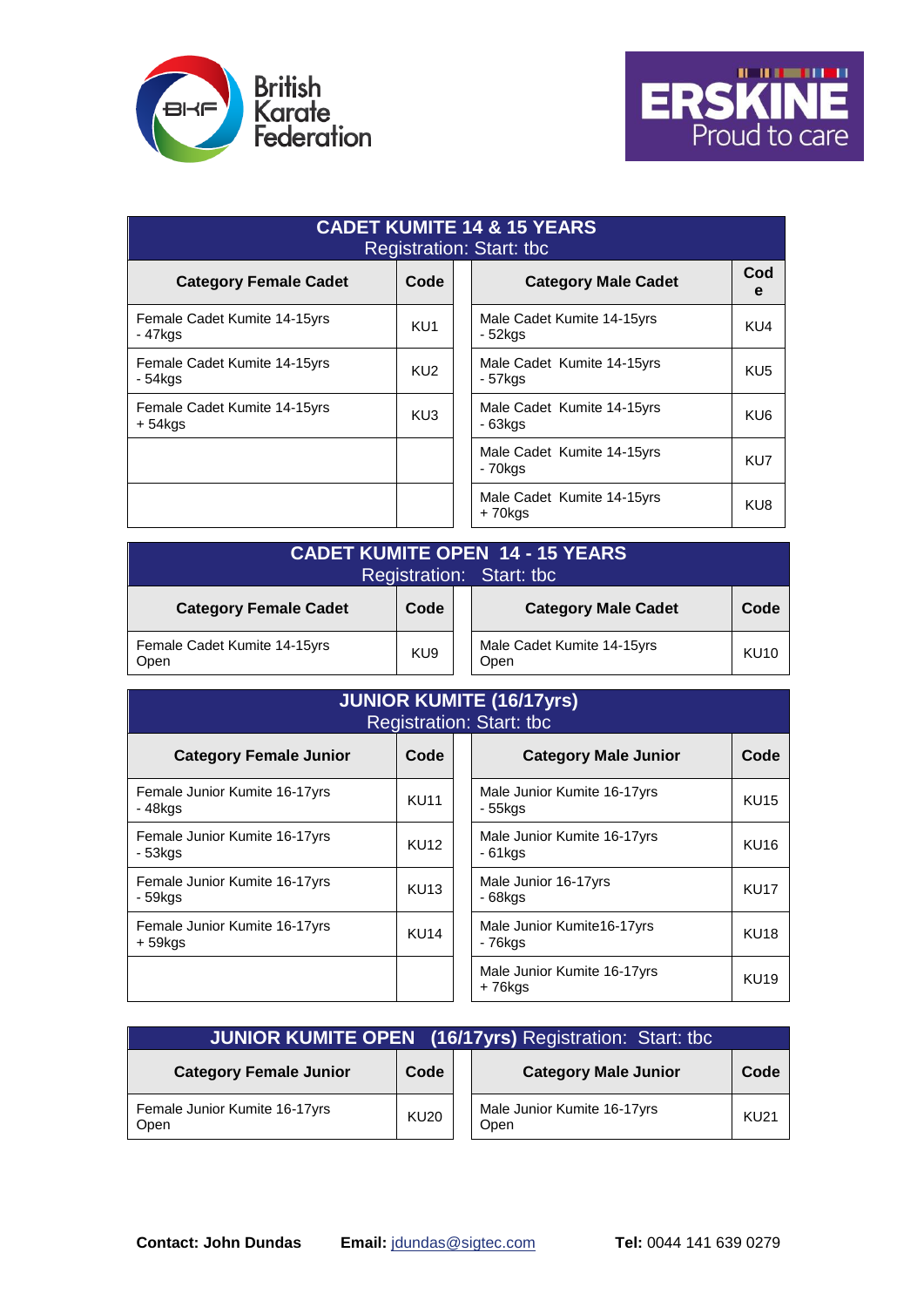



| <b>KUMITE SENIORS</b><br>Registration/Weigh In Start: tbc |             |  |                                                |             |  |  |  |
|-----------------------------------------------------------|-------------|--|------------------------------------------------|-------------|--|--|--|
| <b>Category Female Seniors</b>                            | Code        |  | <b>Category Male Seniors</b>                   | Code        |  |  |  |
| Female Senior Kumite 18yrs and over<br>- 50kgs            | <b>KU22</b> |  | Male Senior Kumite 18yrs and over<br>$-60$ kgs | <b>KU27</b> |  |  |  |
| Female Senior Kumite 18yrs and over<br>- 55kgs            | <b>KU23</b> |  | Male Senior Kumite 18yrs and over<br>- 67kgs   | KU28        |  |  |  |
| Female Senior Kumite 18yrs and over<br>$-61$ kgs          | <b>KU24</b> |  | Male Senior Kumite 18yrs and over<br>- 75kgs   | KU29        |  |  |  |
| Female Senior Kumite 18yrs and over<br>- 68kgs            | <b>KU25</b> |  | Male Senior Kumite 18yrs and over<br>- 84kgs   | KU30        |  |  |  |
| Female Senior Kumite 18yrs and over<br>$+68$ kgs          | KU26        |  | Male Senior Kumite 18yrs and over<br>$+84kqs$  | KU31        |  |  |  |

### **KUMITE SENIOR OPEN WEIGHT**  Registration: Start: tbc **Category Female Junior Code Category Male Junior Code** Female Senior Kumite 18yrs and over | KU32<br>Open Weight Male Senior Kumite 18yrs and over Male Senior Kumite 18yrs and over KU33

|                                 | <b>VETERANS KUMITE OPEN (35yrs and above)</b> Registration: Start: tbc |  |                               |             |  |  |  |
|---------------------------------|------------------------------------------------------------------------|--|-------------------------------|-------------|--|--|--|
| <b>Category Female Veterans</b> | Code                                                                   |  | <b>Category Male Veterans</b> | Code        |  |  |  |
| Female Veterans Open Weight     | <b>KU34</b>                                                            |  | Male Veterans Open Weight     | <b>KU35</b> |  |  |  |

**Note: Must be 35 or older on the day of the contest.**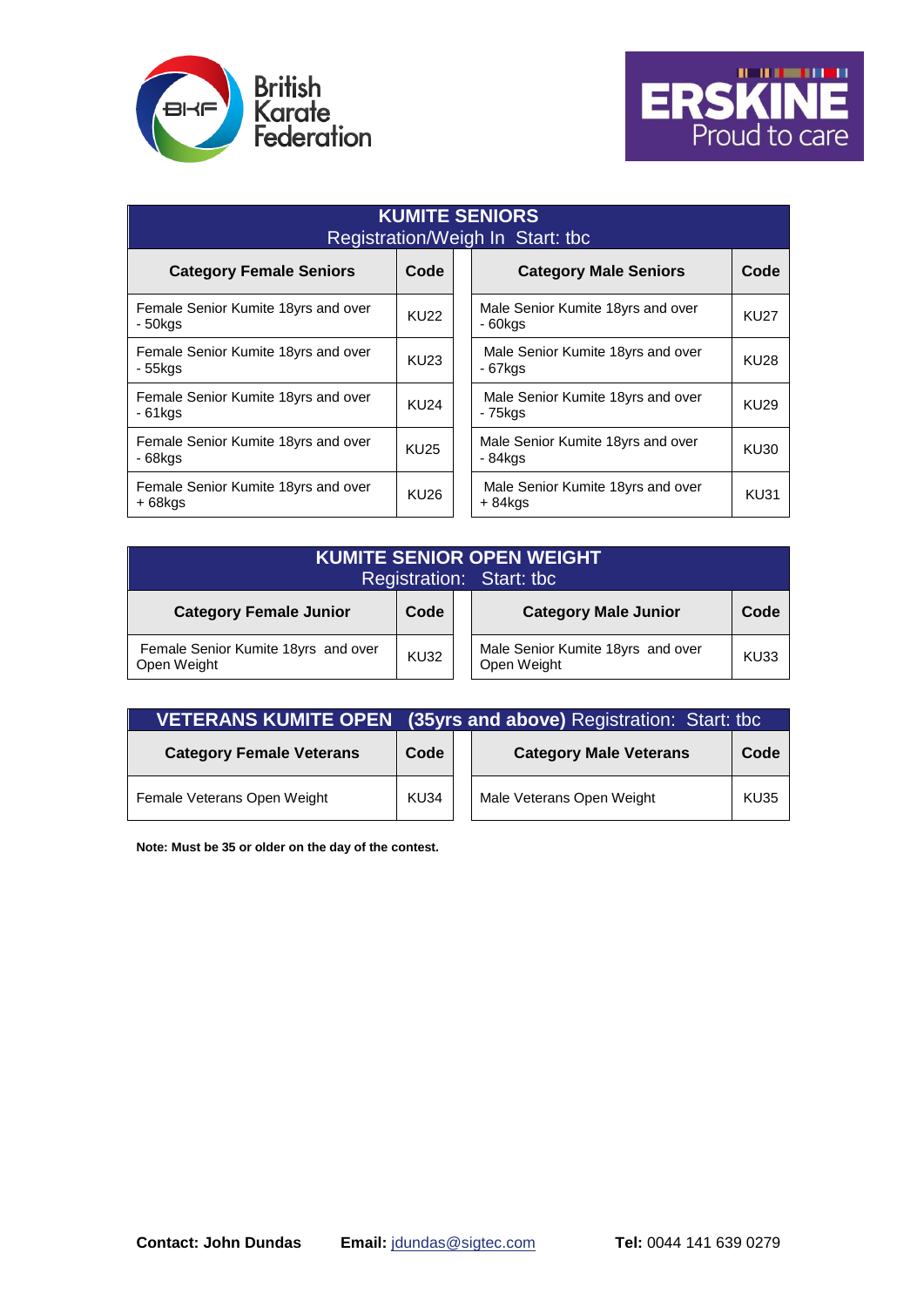



#### **Photography and Recording**

The BKF will have an official photographer who will be taking photographs during the event. These photos will be used for public relations and for use on the BKF website as well as Facebook.

If anyone has any issues please contact BKF Organiser John Dundas [\(jdundas@sigtec.com\)](mailto:jdundas@sigtec.com)

These images will also be available for Associations, Groups, Clubs and families to download and use as long as BKF are given the credit.

Video and photography use by the general public is *"Free of charge"* but you will have to register on the day of the event at the main centre reception.

Please refrain from encroaching on the matted areas for photography or videoing.

#### **Spectators**

There will be no charge for spectators at this BKF Home Nations. Entry to the event will be by ticket only and each competitor is entitled to two free tickets for his/her family or friends.

Tickets will be sent out by email to the club the week prior to the competition (in PDF format). It is the clubs responsibility to print out and distribute the tickets to the competitors.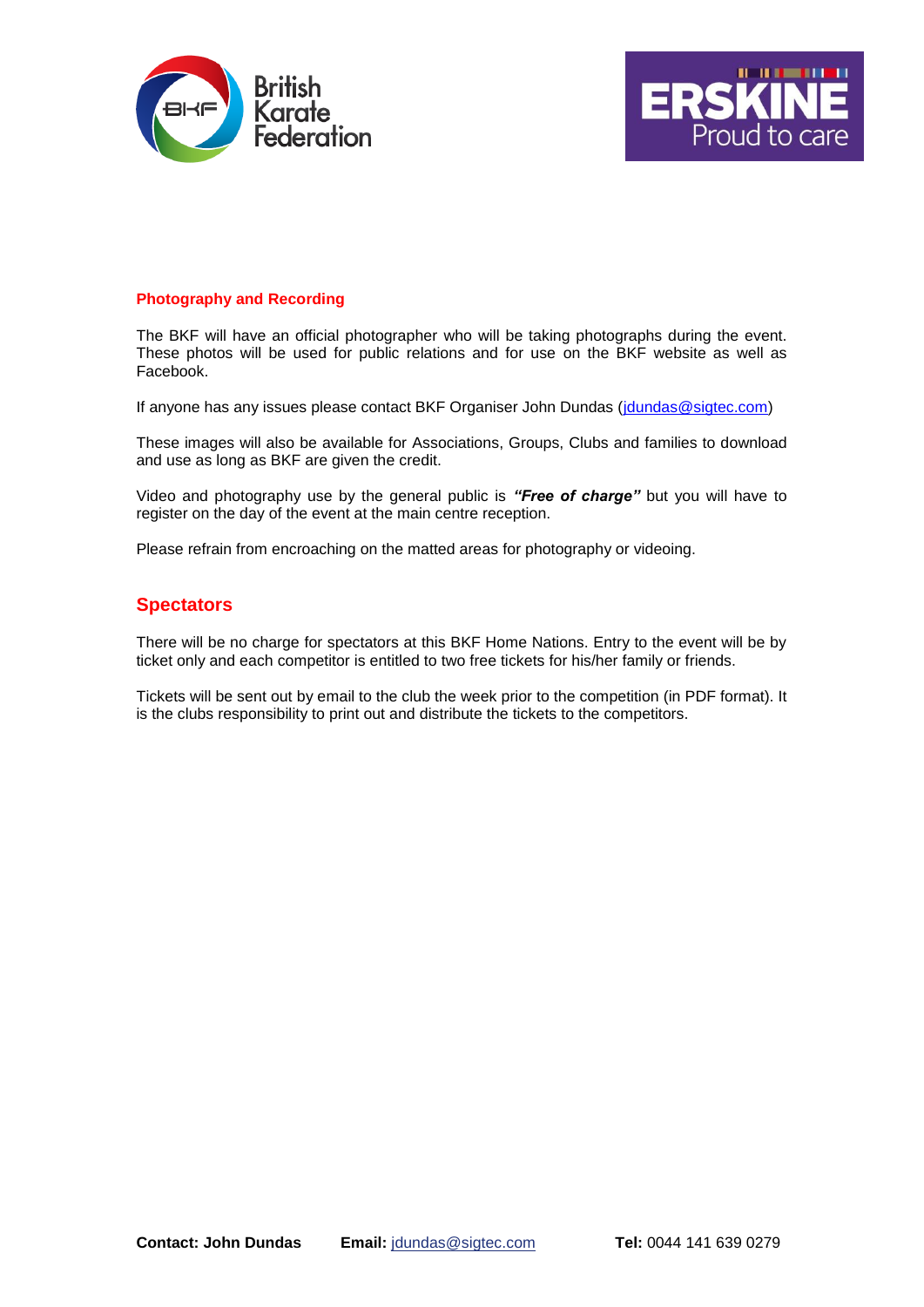



## **IMPORTANT NOTES**

This event is being organised by the British Karate Federation with grateful assistance from the Scottish Karate Governing Body Ltd.

## **IMPORTANT NOTE FOR COACHES**

#### **Repechage will be for JUNIORS and SENIORS Individual Kumite and Kata. No Repechage for Cadets. This may change depending on time and entry numbers**

Competitors can only compete in their own categories and cannot move up to compete in another category.

In the unlikely event of low Category entries the organisers reserve the right to amalgamate categories.

Coaches, please ensure your competitors leave the area when their category finishes, this is a strict rule.

Please advise your competitors accordingly regarding insurance cover.

A maximum of 4 coaches passes per association. Please supply a list of coaches when submitting your application.

### Parental consent: This is the responsibility of the association

#### **Coaches Code Of Dress: IMPORTANT**

Coaches must be in Association tracksuits or colours etc. and must wear their coaching ID badge. Inappropriate dress will be refused access to the Tatami.

Only coaches ADHERING TO DRESS CODE and in possession of a coaches pass will be allowed on the competition area, these will be supplied at the event. Coaches passes will be provided according to the number of entries up to a maximum of four. All coaches must provide his/her details to the Chief Referee. Only 1 coach is permitted on the Tatami at any one time.

#### **Insurance**

It is the responsibility of each individual to have their own insurance cover for the event.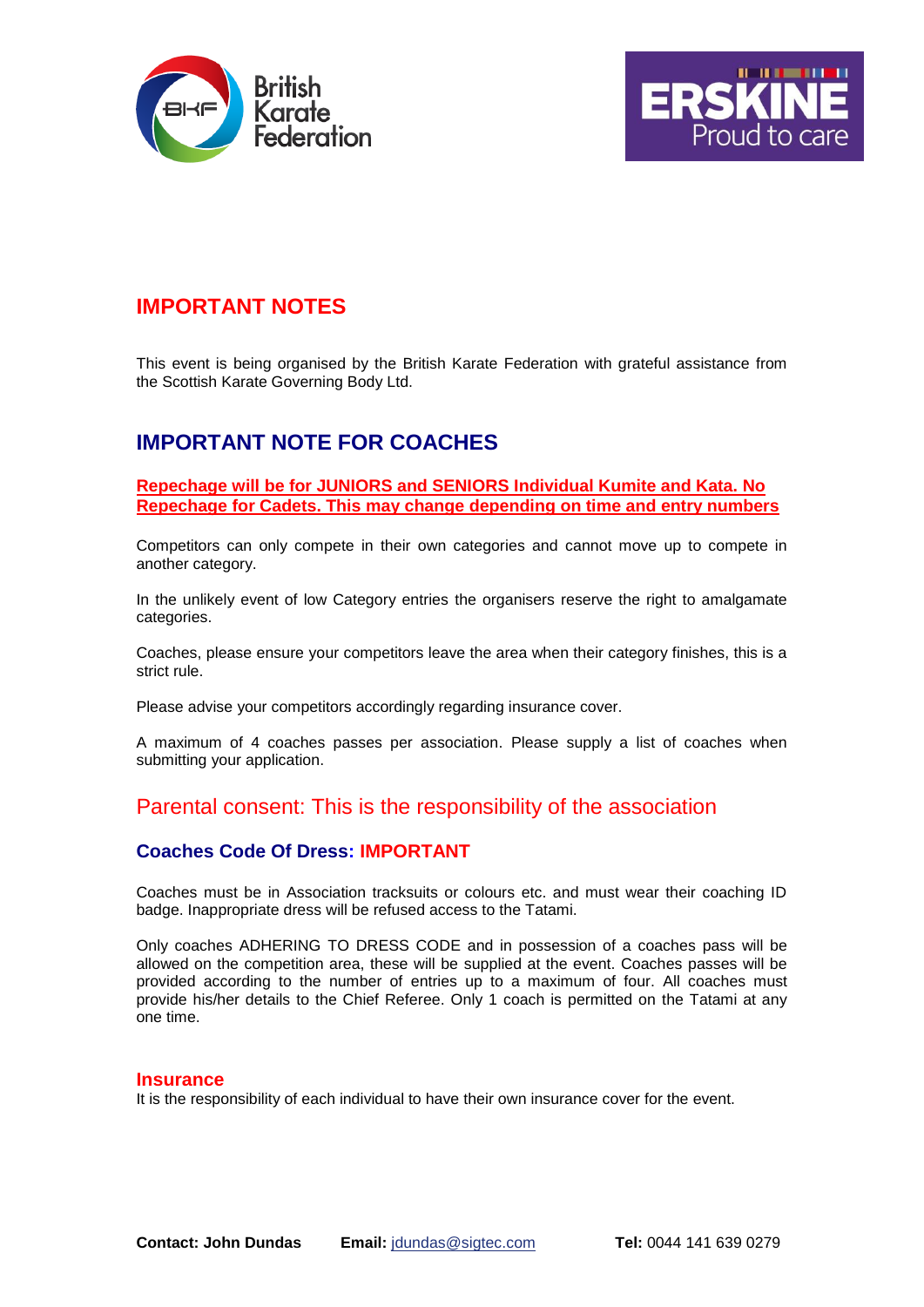



## **Schedule**

#### **Sunday 3rd June 2012**

Kata will start at 8.30am with Kata Teams, Disability (both) and also Cadet Kata, followed by Junior, Senior and Veteran Kata.

Kumite events will have staggered start times, starting from 11am. A full sheet with timings will be published the week prior to the contest on SportsData and also the BKF website

All staggered times are estimated as this will depend on the number of entries in each category.

All Kata and Kumite for 14/15 years and above will be held under WKF rules, WKF face and body protection for 14-15 year olds will be compulsory.

For 13 years and under, competitors may choose which ever Kata they wish to perform and this can be repeated in all subsequent rounds.

#### **From Chief Referee (C. Mbakwe WKF Referee)**

Could all Associations and coaches be advised that the WKF rules will be strictly applied in all categories for 14 years and above with the exception of repechage for Cadets.

Juniors and Senior Individual Kata/Kumite will have repechage.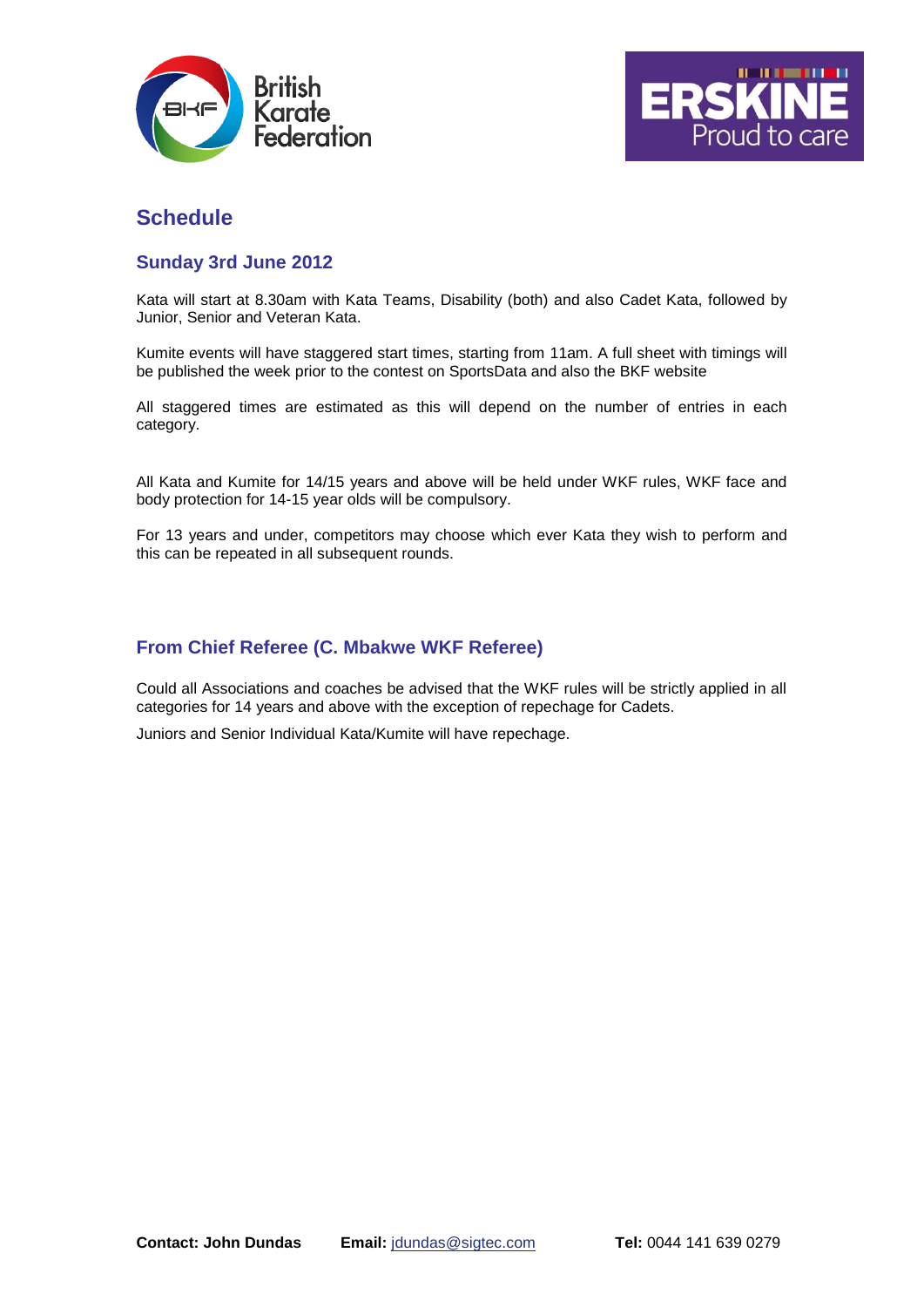



## **Transport Information**

Glasgow is very well connected by Road, Rail and Air. Within the Central belt of Scotland there are 3 main airports.

#### **Airports**

| Glasgow International Airport    | - 8 miles from Glasgow City Centre  |
|----------------------------------|-------------------------------------|
| <b>Glasgow Prestwick Airport</b> | - 29 miles from Glasgow City Centre |
| Edinburgh Airport                | - 45 miles from Glasgow City Centre |

#### **Main Line Railway Stations**

Glasgow Queen Street Station Glasgow Central Station

## **Airlines Glasgow International Airport (GLA)**

British Airways **Easyjet Flybe** 

#### **Airlines Edinburgh Airport (EDI)**

BMI British Airway Easyjet Flybe Ryanair

## **Airlines Glasgow Prestwick Airport (PIK)**

Ryanair

#### **Airline Websites**

BMI [www.flybmi.com](http://www.flybmi.com/) British Airways [www.ba.com](http://www.ba.com/) Easyjet www.easyjet.com<br>
Flybe www.flybe.com Elyone Ryanair www.ryanair.com

Ryanair www.ryanair.com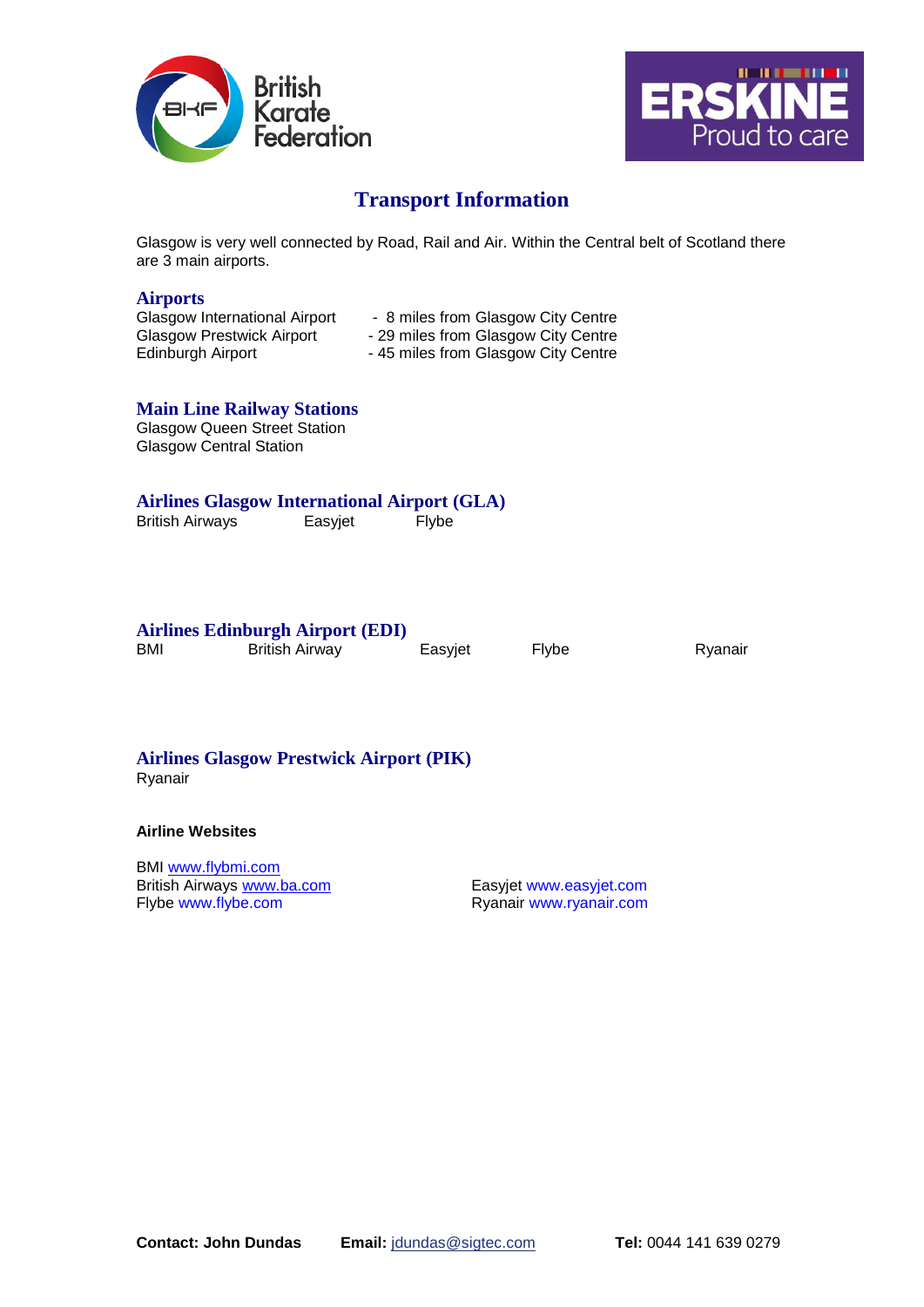



## **Glasgow International Airport Public Transport Links**

#### **Trains**

The nearest rail station to the airport is Paisley Gilmour Street, which is just one mile from the terminal and easily reached by taxi or bus (services 66 and 300).

There are 8 trains an hour from Paisley Gilmour Street to Glasgow Central (5 ph on Sundays). Rail tickets to Glasgow Central, via Paisley Gilmour Street, can be purchased from the SPT Travel Centre on the ground floor of the airport terminal, next to domestic arrivals.

#### **Airport Express Bus Service 500**

Services to Glasgow city centre Service 500 [\(www.glasgowflyer.com\)](http://www.glasgowflyer.com/) The Arriva Glasgow Flyer provides a high-frequency bus service to and from Glasgow City Centre and Buchanan bus station (stand 46). This service leaves from Bus Stop 1.

Services run up to every 10 minutes and journey time is 15 minutes to the City Centre. The bus service stops at all major City centre hotels and Strathclyde University.

**Single fare:** £4.20 **Adult Return:** £6.20 **Adult Open Return:** £6.50

#### **Airlink City Bus Service 747**

Service 747 AirLink (www.firstgroup.com) service operates between Glasgow Airport and the city centre via Partick, Kelvingrove Art Gallery and Charing Cross.

Buses run up to every 20 minutes and journey time to Buchanan bus station is around 48 minutes. Service 747 provides direct access to many visitor hotels in the West end. This service leaves from Bus Stop 8.

**Single fare:** £4 **Return:** £5. Plus

#### **Buses to Railway Station Service 66 and 300**

These buses leave on a frequent basis and stop at Paisley Gilmour Street railway station Service 66 leaves from Stand 7 and Service 300 leaves from Stand 6.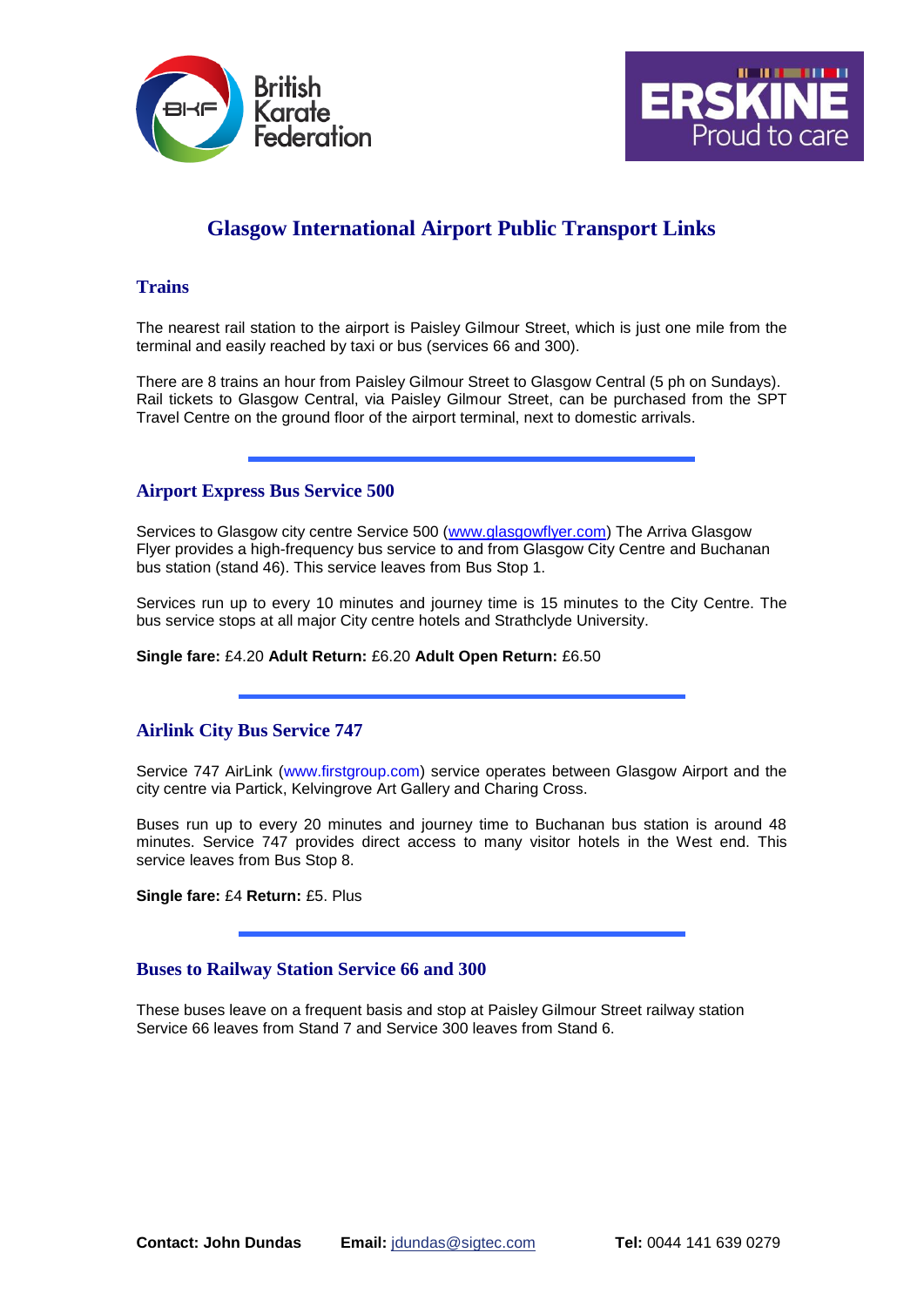



## **Edinburgh Airport Public Transport Links**

There is no direct public transport link between Edinburgh Airport and Glasgow City Centre. The journey requires a bus and a train trip which should take approx. 1hr 30 minutes.

Edinburgh Airlink 100 is an express bus service runs from the airport to Waverley Bridge beside Waverley Street main railway station. The bus runs every 10 minutes to 15minutes. Journey time 25 minutes.

Fare: Single £3.50, Return £6 (reductions for children).

Buy tickets at the airport information desk, at the bus stop or from the driver Train from Edinburgh Waverley Station to Glasgow Queen Street depart every 15 minutes with a journey time of 50 minutes.

**Fare:** Return Adult £22.00 Return Child £11.50

## **Glasgow Prestwick Airport Public Transport Links**

#### **Trains**

Glasgow Prestwick is served by its own railway station which is accessible by a covered walkway to/from the airport.

From Airport 0548 – 2308 Monday – Sunday 0850 – 2307 Sunday

From Glasgow 0600 – 0015 Monday – Friday 0600 - 2330 Sunday 0900 -2300 Sunday

#### **1/2 Price Rail Travel**

All passengers travelling to and from the airport will receive 50% discount on the standard fare. Passengers joining the train at Prestwick Airport require to show their official flight confirmation and photo id to the train conductor when buying their ticket, as there is no ticketing office at Prestwick Airport.

#### **Bus Services**

#### **X77 Express Bus Service Prestwick**

Glasgow Prestwick Airport is served by Stagecoach Western X77 Express Service and operates to/from Glasgow Buchanan Street Station. This is a direct service which stops outside the airport on the A79.

X77 From Airport 0639 - 2034 Monday – Sunday 0810 – 1810 Sunday X77 From Glasgow 0735 - 2330 Monday – Sunday 0905 – 1905 Sunday

Journey time is 50 minutes

Stagecoach Western runs the bus service between the Airport Terminal and Glasgow Buchanan Bus

Station from 06:30 - 22:20 for more details click below.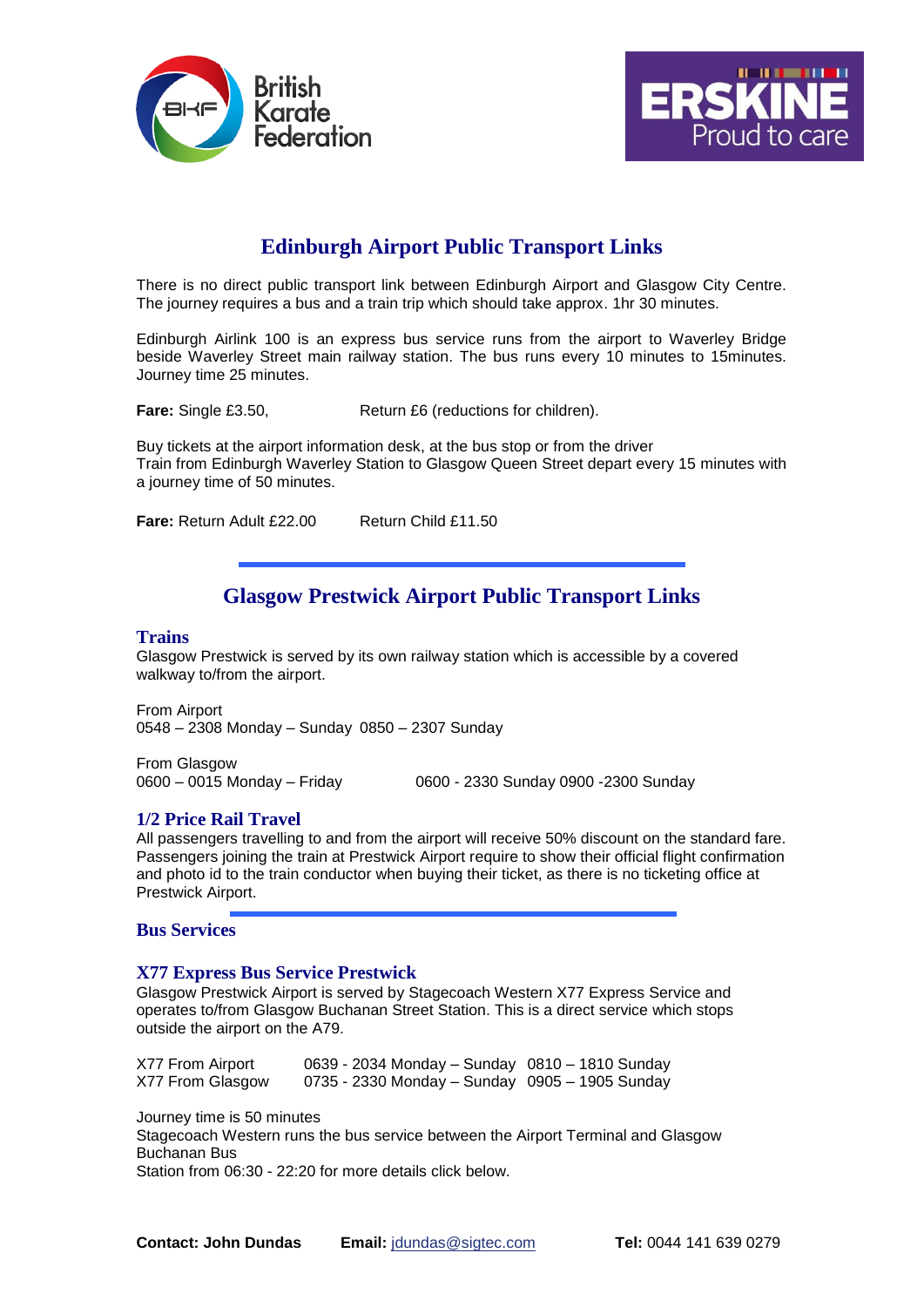



#### **Glasgow Prestwick Airport Public Transport Links (Continued)**

#### **Late Evening Bus Services From Prestwick Airport**

The X99 airport express bus service offers passengers, who arrive on late evening flights out with public transport times, a direct service between the airport and Glasgow. Passengers are strongly recommended to pre-book tickets, although they can be purchased from the driver on the day of travel subject to availability.

Depart: Glasgow Prestwick Airport - Side of Terminal 23:59 pm Arrive: Glasgow Buchanan Bus Station Stance 1 01:00 am

#### **Early Morning Bus Service to Prestwick Airport**

The X99 airport express bus service offers passengers, who require to check-in prior to 07:30 on weekdays and 10:00 on Sundays, a fast, comfortable and reliable service between Glasgow and the airport.

Depart: Buchanan Bus Station Stance 1 04.30am Arrive: Glasgow Prestwick 05.15 am

To buy tickets online visit www.gpia.co.uk/AirportInfo/HowTo/bus.asp Or by telephoning 08712 222 883. (UK calls only). Tickets are only valid for the X99 service.

**Fares**: £8 single (pre book) £9 single (standard fare)

#### **Car Parking at the Venue (Kevlinhall Venue)**

Below you will find a map that shows the locations of various car parking areas around the main venue. Both areas are covered by payment parking meters for the Sunday and Sunday. You will require change for these machines.

The main car park has 400 spaces and is cheaper than the on-street parking. The car park and on-street parking both have marked disabled parking spaces.

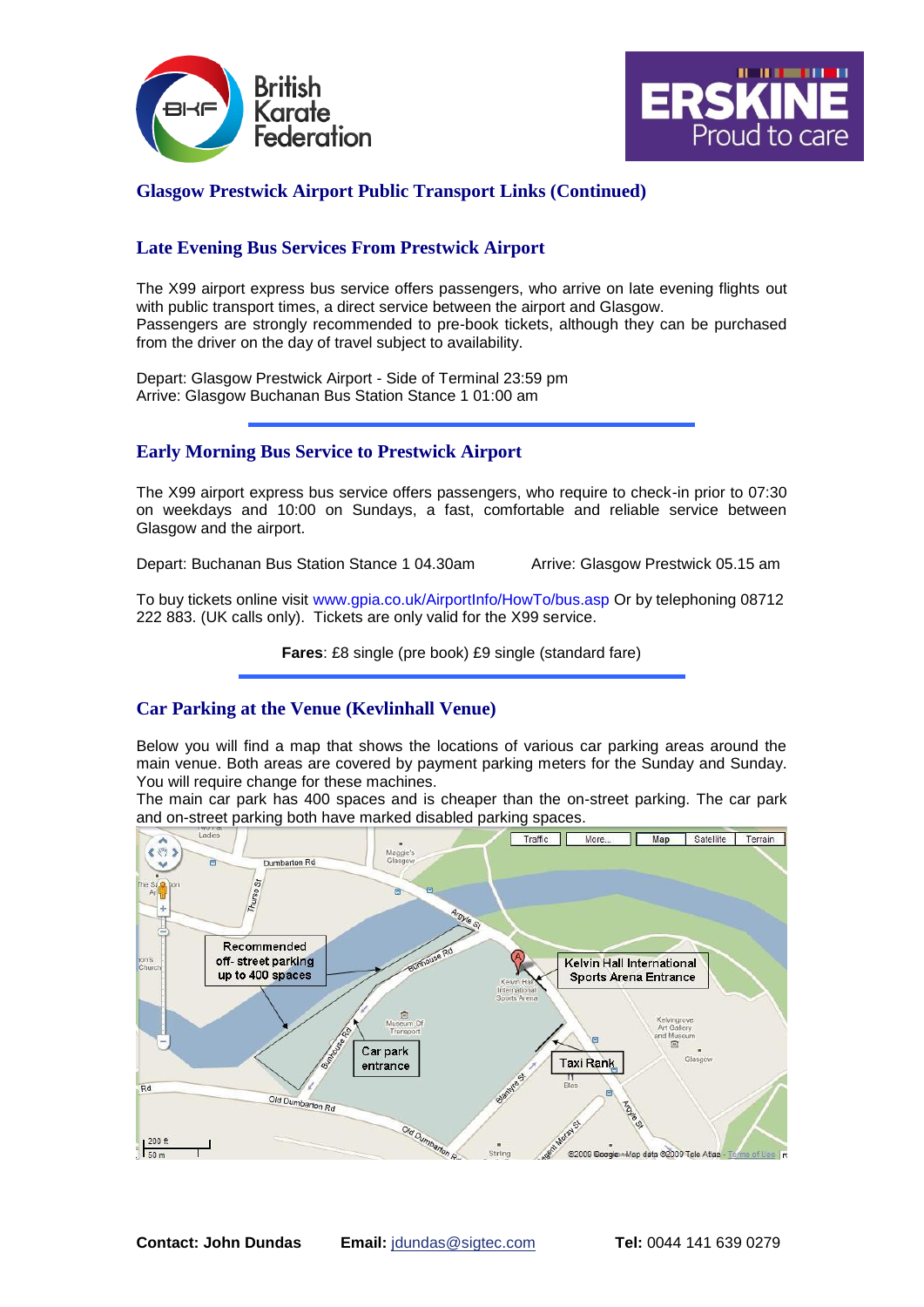



#### **Accommodation**

Glasgow has a very large range of hotel accommodation from group specialist thru to 5 star hotels. The BKF have been working in partnership with "Glasgow City Marketing Bureau" and its members to bring you some of the best deals in accommodation.

As well as hotels the University of Glasgow and Strathclyde University have offered their accommodation at low rates for the weekend of the event. Excellent for squads.

#### **Main Hotel Booking Site "SeeGlasgow"**

The Glasgow City Marketing Bureau offer some of the best discounted rates to visitors to the City. Prices for hotels start at £40 per night including a full Scottish breakfast. All the main hotels can be booked from this website. To check on availability and make a booking visit www.seeglasgow.com

#### **University Of Glasgow Accommodation**

**Queen Margaret Residence -**Queen Margaret Residence is situated near to the Botanic Gardens. 3 Miles to main venue. The accommodation comprises of en suite rooms with access to a shared well-equipped kitchen. All guests also have access to a common lounge area. The 2011 rate for this residence is £35.75 per person per night (self-catering but inclusive of a breakfast muffin and juice).

**Wolfson Hall -** Wolfson Hall is situated in the West of Scotland Science Park in a quiet woodland area about 20 minutes drive from the main venue and city centre. All rates include a full Scottish breakfast and all guests have access to a shared TV room and common room. The rate is from £25.00 per room per night (bed and breakfast).

**Cairncross House -** Cairncross House is a perfect base to explore Glasgow. It is within easy walking distance of the University and the city centre and close to local amenities such as shops, bars and restaurants. It is only a few miles from the main venue. All rooms are standard with wash hand basin and self-catering with access to a shared kitchen and lounge/TV area. The rate for this residence is £19.25 per person per night (self-catering).

For facts and photographs of our residences, please follow this link: http://www.gla.ac.uk/services/cvso/accommodation

#### **University of Strathclyde**

The University of Strathclyde's city centre campus is the ideal location for all visitors to the city.. They are delighted to offer you Bed and Breakfast and also Self Catering. Bed and Breakfast can be in either of our standard or en suite single bedrooms. Self catering is in standard single bedroom flats, available for a minimum 4 persons.

Contact: Mary Young on UK +44 (141) 548 3604 Email mary.young@strath.ac.uk

#### **Pond Hotel Glasgow Special Rates**

The Pond Hotel is only 15 minutes from the main venue. The hotel has offered a special rate to the BKF for the weekend of the competition. The hotel has 137 rooms and free car parking.

Double room for sole use £60.00 Bed & breakfast per room per night Double or Twin for 2 people £70.00 Bed & Breakfast per room per night. Please Quote "British Karate Federation" when booking either via telephone number +44 141 334 8161 or [reservation@pondhotel.com](mailto:reservation@pondhotel.com)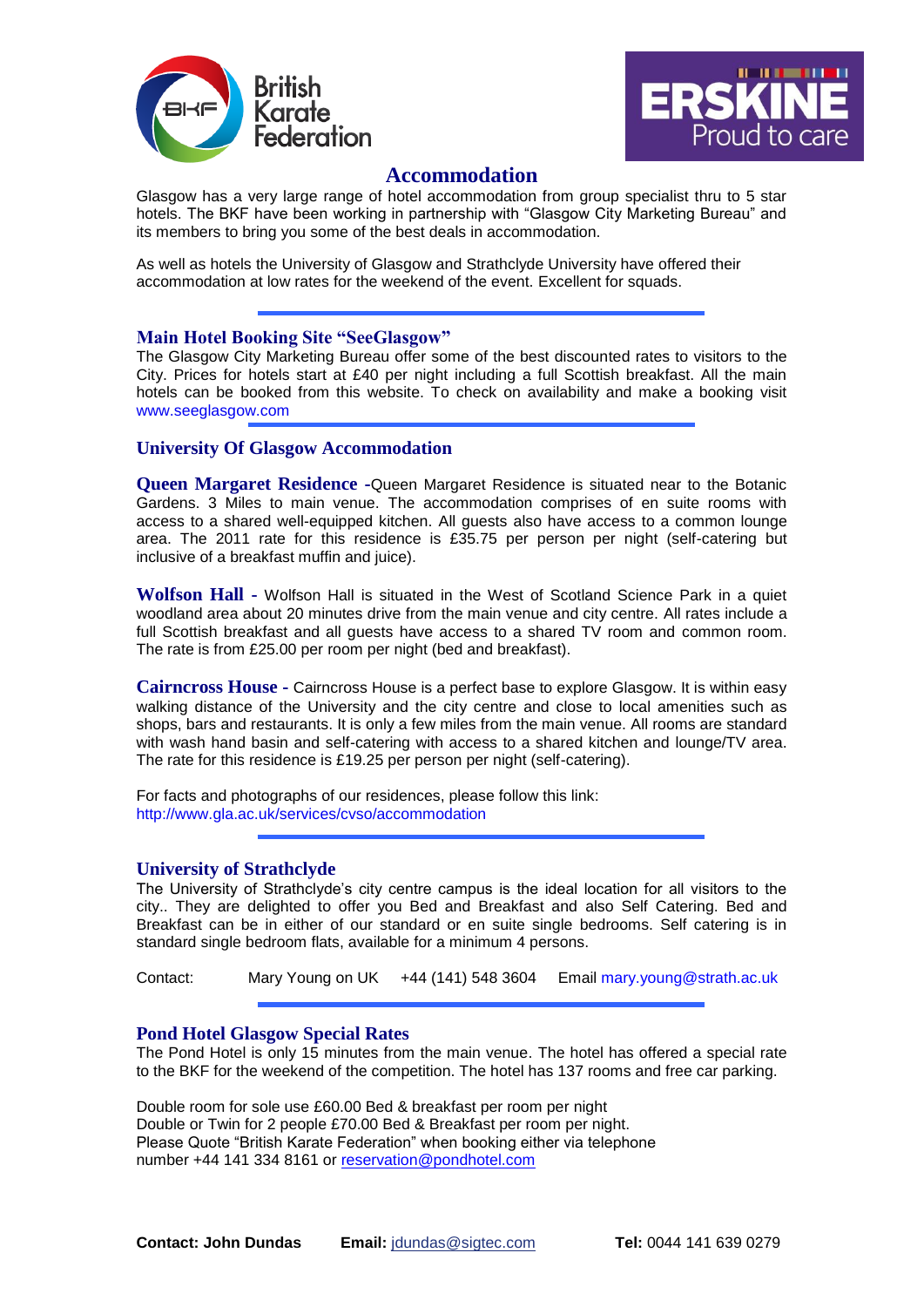



### **General Information**

Time Zone GMT+1 (British Summer Time) Currency: British Pound £ Voltage: 220Volt/50Hz Vaccination Required : No Weights and sizes: Metric System Credit Cards: All major cards Weather Oct: Aver 50deg F/9deg C Shops: Most open 7 days a week Supermarkets: Most open 7 days a week. Banks: Mon-Fri 9am - 5pm Mobile Phone: Vodafone, Orange, O2, T-Mobile,3G

Transportation Links: Underground, bus and rail. (**www.spt.co.uk** for further information)

### **Emergency Medical Treatment**

Glasgow has a number of Accident and Emergency units. The closest one to the main venue is the Western Infirmary (approximately ½ mile from the venue).

Glasgow Western Infirmary. 24hrs Accident and Emergency Service. Tel: 0141 211 2000

### **Emergency Phone Number**

If you require the Police, Fire Service or Ambulance in an emergency then you must call *"999".* This will put you through to an operator who will ask you which service you require. They will then transfer your call to the relevant service.

### **Drinks and Food at Venue**

There will be a café that will operate throughout the day. There are also a number of vending machines onsite and nearby shops.

### **Disabled Access and Parking**

The venue has disabled parking bays at the side of the building (see parking map) and also full disabled access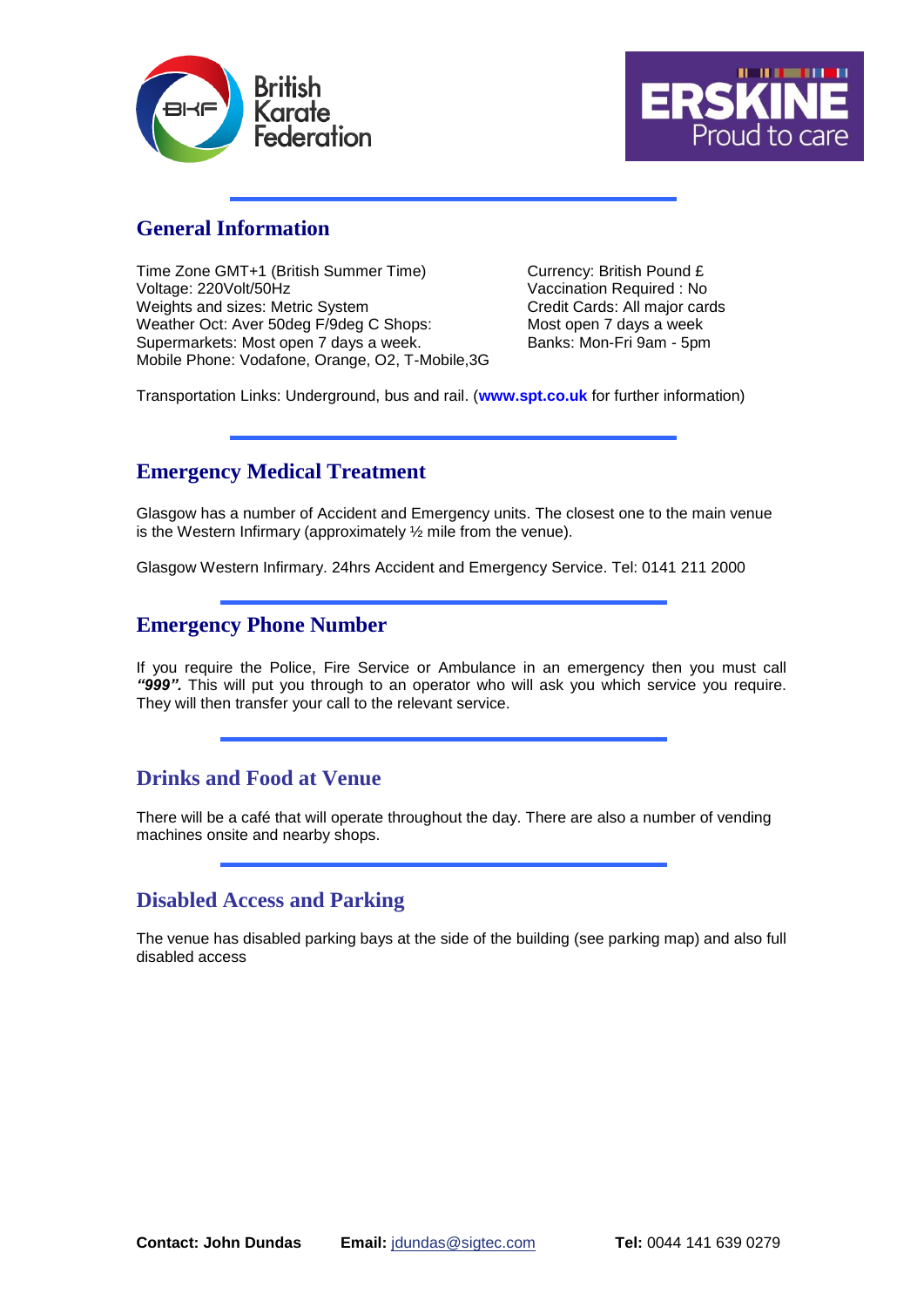



### **Registration & Payment**

The British Karate Federation are pleased to announce that "*Sports Data*" is now a major sponsor of the "British Home Nations 2012". "*Sports Data*" is approved by the "World Karate Federation". Many major championships around the world are now using "Sports Data"

Sports Data allows for "OnLine" Registration of your entry as well as paying for your entry via Paypal.

You will be able to see all the entries for the contest as well as the draw sheets once they have been generated.

This will now be the main way for any group or club to register for BKF events.

For online registration visit : [www.sportdata.org](https://webmail.sigtec.net.au/owa/redir.aspx?C=1b7916f91da84f6ba15d404b943bc3a8&URL=http%3a%2f%2fwww.sportdata.org)

For help on how to register online visit :

http://www.sportdata.org/set-online/fag\_en.php?active\_menu=fag

We will still accept email registrations as required.

This year you will also be able to pay by "Paypal" for your entry.

Email entries: [jdundas@sigtec.com](mailto:jdundas@sigtec.com)

#### **Payment Options**

**Online registration** Pay with Paypal or request invoice and then pay by cheque.

**Email entries**: Pay with Paypal invoice will be sent on receipt of entries or pay by cheque

**Paypal address** : [jdundas@sigtec.com](mailto:jdundas@sigtec.com) Mark all payments BKF 2012 **Cheques** made payable to "British Karate Federation" Please sent to: BKF2012 c/o John Dundas, 26 Balgray Road, Glasgow, G77 6PB, United Kingdom

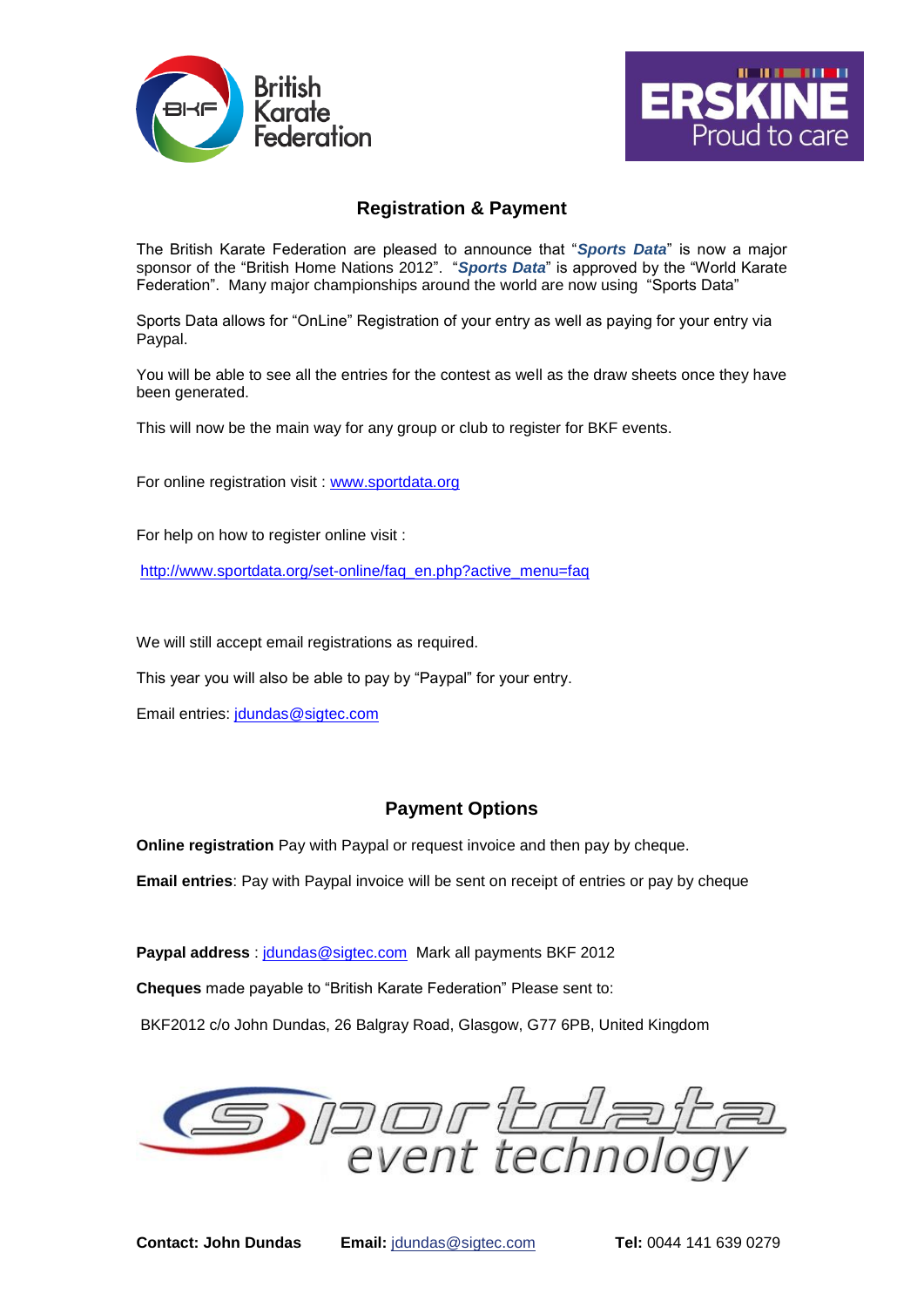



### **Coach Passes**

| <b>Name</b> | Date Of Birth | <b>Coach Number</b> |
|-------------|---------------|---------------------|
|             |               |                     |
|             |               |                     |
|             |               |                     |
|             |               |                     |

Coaches can also be registered online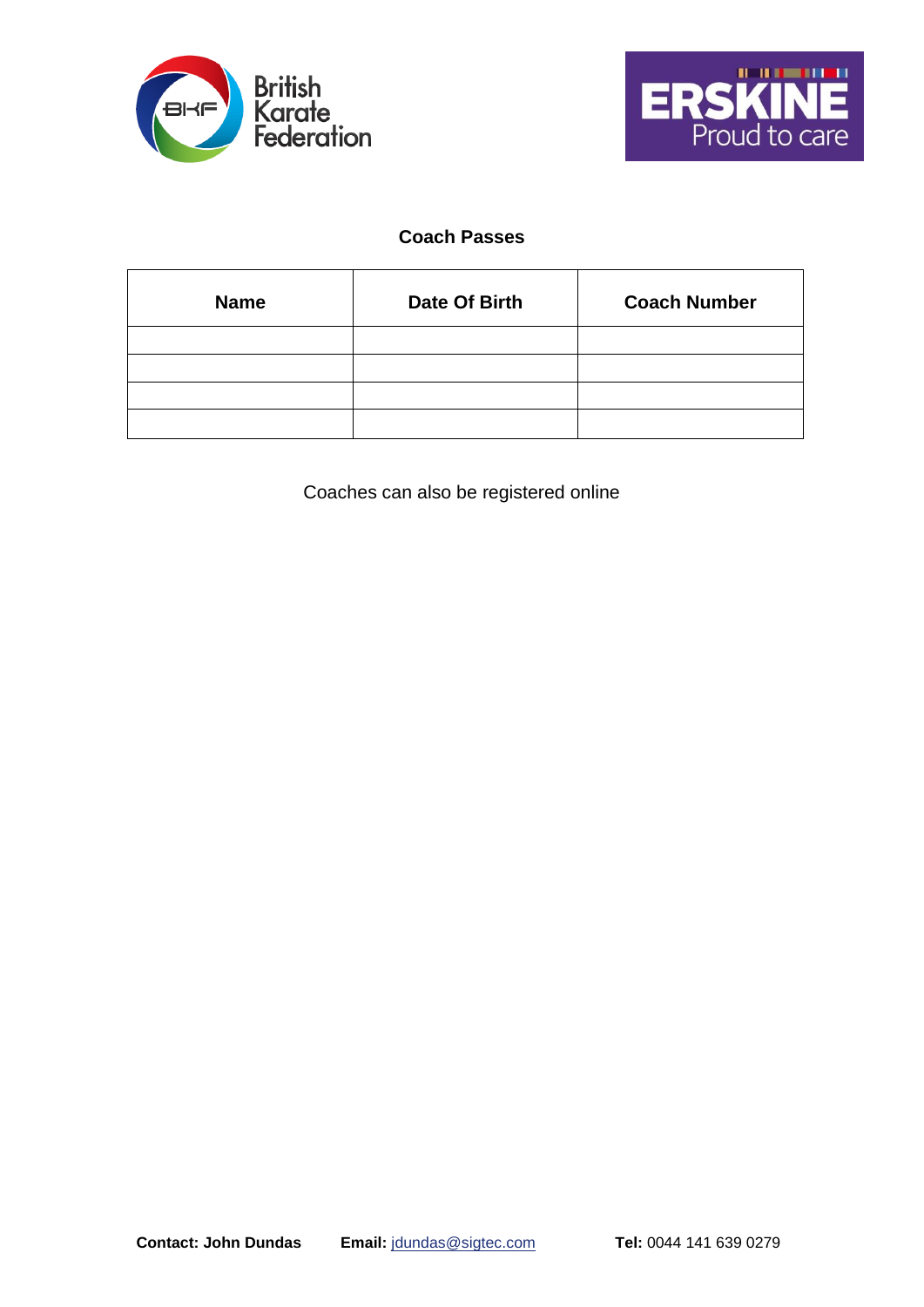#### **ENTRY FORM**

| <b>ASSOCIATION:</b>  |            | <b>COUNTRY:</b> |                |
|----------------------|------------|-----------------|----------------|
| <b>CONTACT NAME:</b> | TELEPHONE: |                 | <b>E-MAIL:</b> |
| <b>FULL ADDRESS:</b> |            |                 |                |

I confirm that all the competitors entered on this sheet have received my advice of and accept the following statement:

*"The competitor realises and discharges the organisers and their representatives or agents and all other competitors from all claims that the competitor or his personal representative may have for any injury (however caused) sustained by the competitor and for the loss or damage (however caused) to his personal belongings suffered at any time during the course of the Championships or while on the premises at which the Championships are being held".*

#### **SIGNED**

| <b>BY COACH</b> | <b>PRIN</b> | $\angle$ NCF<br>N <sup>c</sup><br>$\Gamma$ |
|-----------------|-------------|--------------------------------------------|
|-----------------|-------------|--------------------------------------------|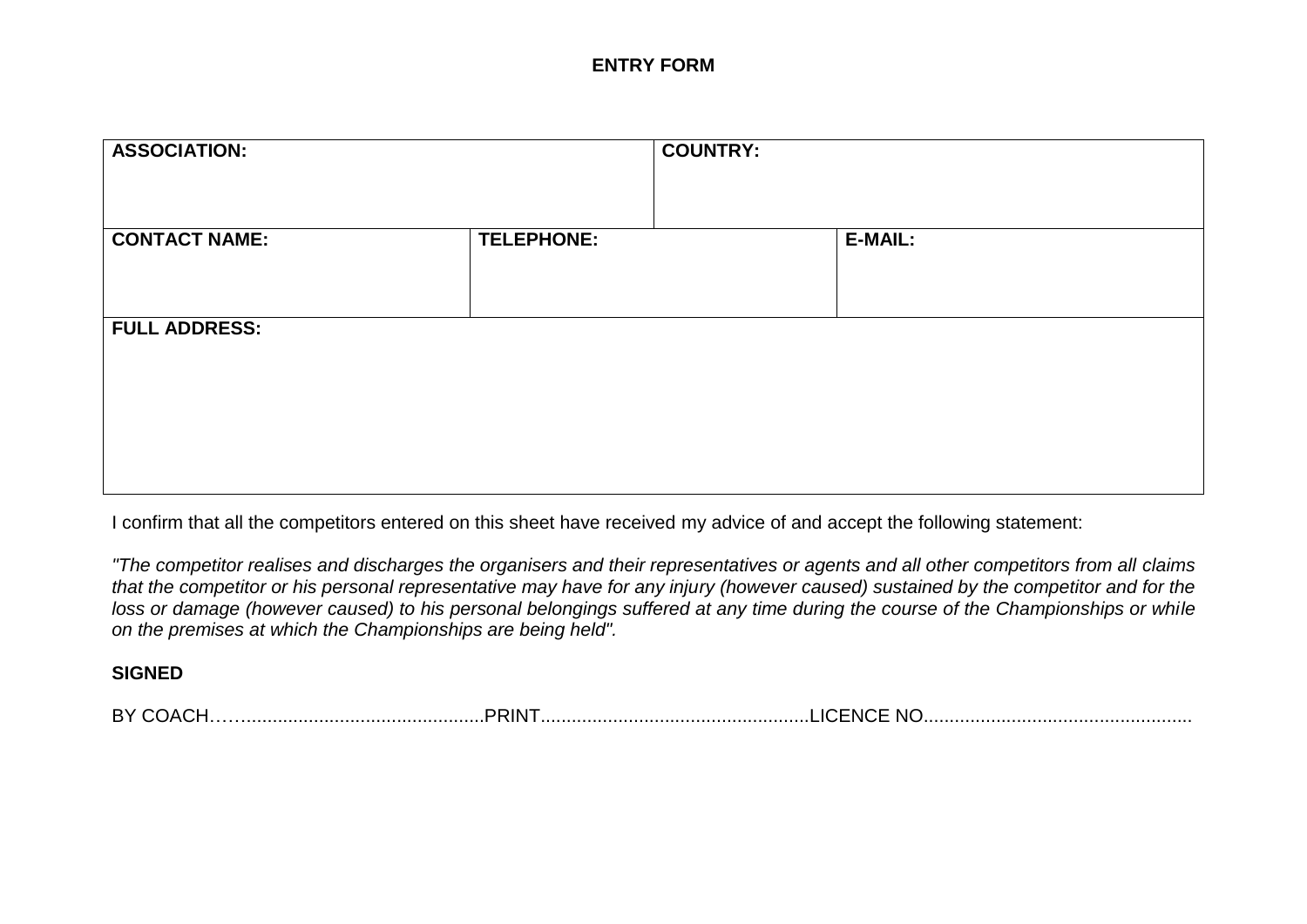## **ENTRY FORM**

## **Individual Entry £20.00 per event**

| <b>COMPETITORS</b><br><b>FULL NAME</b> | <b>SEX</b><br>M/F | <b>EXACT</b><br><b>WEIGHT</b><br>(KILOS) | D.O.B     | <b>GRADE</b> | <b>BOOKING CODES</b><br><b>FOR INDIVIDUAL</b><br><b>EVENTS</b> |                |             | <b>TOTAL</b><br><b>INDIVIDUAL</b><br><b>COST</b> |                 |
|----------------------------------------|-------------------|------------------------------------------|-----------|--------------|----------------------------------------------------------------|----------------|-------------|--------------------------------------------------|-----------------|
|                                        |                   |                                          |           |              | <b>KATA</b>                                                    | <b>KUMITIE</b> | <b>OPEN</b> |                                                  | <b>Country</b>  |
| <b>Joe Bloggs</b>                      | M                 | 75kg                                     | 29-Nov-65 |              | <b>KA12</b>                                                    | <b>KU67</b>    | <b>KU88</b> | £60.00                                           | <b>Scotland</b> |
|                                        |                   |                                          |           |              |                                                                |                |             |                                                  |                 |
|                                        |                   |                                          |           |              |                                                                |                |             |                                                  |                 |
|                                        |                   |                                          |           |              |                                                                |                |             |                                                  |                 |
|                                        |                   |                                          |           |              |                                                                |                |             |                                                  |                 |
|                                        |                   |                                          |           |              |                                                                |                |             |                                                  |                 |
|                                        |                   |                                          |           |              |                                                                |                |             |                                                  |                 |
|                                        |                   |                                          |           |              |                                                                |                |             |                                                  |                 |
|                                        |                   |                                          |           |              |                                                                |                |             |                                                  |                 |
|                                        |                   |                                          |           |              |                                                                |                |             |                                                  |                 |
|                                        |                   |                                          |           |              |                                                                |                |             |                                                  |                 |
|                                        |                   |                                          |           |              |                                                                |                |             |                                                  |                 |
|                                        |                   |                                          |           |              |                                                                |                |             |                                                  |                 |
|                                        |                   |                                          |           |              |                                                                |                |             |                                                  |                 |
|                                        |                   |                                          |           |              |                                                                |                |             |                                                  |                 |
|                                        |                   |                                          |           |              |                                                                |                |             |                                                  |                 |
|                                        |                   |                                          |           |              |                                                                |                |             |                                                  |                 |
|                                        |                   |                                          |           |              |                                                                |                |             |                                                  |                 |
|                                        |                   |                                          |           |              |                                                                |                |             |                                                  |                 |
|                                        |                   |                                          |           |              |                                                                |                |             |                                                  |                 |
|                                        |                   |                                          |           |              |                                                                |                |             |                                                  |                 |
|                                        |                   |                                          |           |              |                                                                |                |             |                                                  |                 |